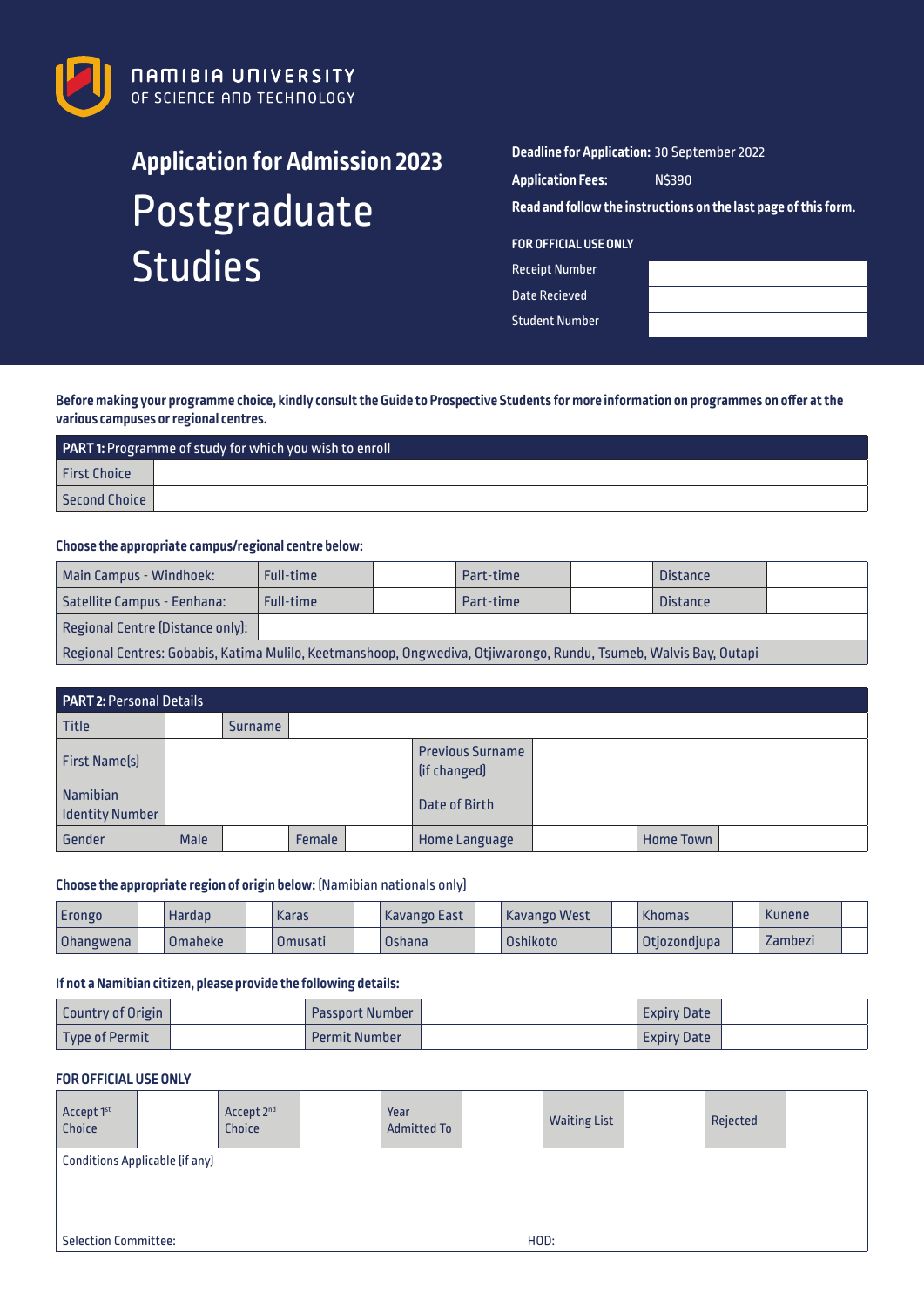| <b>PART 3: Contact Details</b> |                  |               |                                                                                                          |
|--------------------------------|------------------|---------------|----------------------------------------------------------------------------------------------------------|
| <b>Postal Address</b>          |                  |               |                                                                                                          |
| <b>Country</b>                 |                  |               |                                                                                                          |
| <b>Email Address</b>           |                  |               | Very Important Note: All correspondence will be via email. Kindly provide us with a valid email address. |
| Telephone (home)               | Telephone (work) | <b>Mobile</b> |                                                                                                          |

# **Next of Kin Contact Details** *(This information is required in the case of an emergency)*

| <b>Full name and Surname</b> |                  |               |  |
|------------------------------|------------------|---------------|--|
| <b>Postal Address</b>        | Town             | Country       |  |
| Home (Street) Address        |                  |               |  |
| Telephone (home)             | Telephone (work) | <b>Mobile</b> |  |

| <b>PART 4: Payment Details</b>                       |  |
|------------------------------------------------------|--|
| Name of Person / Institution responsible for Payment |  |
| <b>Postal Address</b>                                |  |
| <b>Email Address</b>                                 |  |
| <b>Telephone</b>                                     |  |

| <b>PART 5: Physical Challenges</b>                                                                                                                                                                                                                                                                                                                                |  |  |  |                 |                  |  |  |  |  |
|-------------------------------------------------------------------------------------------------------------------------------------------------------------------------------------------------------------------------------------------------------------------------------------------------------------------------------------------------------------------|--|--|--|-----------------|------------------|--|--|--|--|
| NUST strives to create opportunities for people with disabilities. In many instances we have not yet eliminated all the barriers, it would<br>therefore be helpful for us to know in advance whether or not you have any special needs so that we can work together to achieve equal<br>access to the programme. Please supply us with the following information. |  |  |  |                 |                  |  |  |  |  |
| Indicate whether you are physically challenged<br>If your answer is "yes" tick $[V]$ the appropriate challenge<br>No<br><b>Yes</b><br>you are experiencing.                                                                                                                                                                                                       |  |  |  |                 |                  |  |  |  |  |
| Visually impaired (blind)                                                                                                                                                                                                                                                                                                                                         |  |  |  |                 | Wheelchair bound |  |  |  |  |
| Visually impaired (partially blind - find it difficult to read<br>Muscular / skeletal / joint / limb deficiencies / diseases such as<br>printed text. Cannot study through reading. Need help in the<br>polio or muscular dystrophy<br>form of audio cassettes, enlarged print)                                                                                   |  |  |  |                 |                  |  |  |  |  |
| <b>Hearing impaired</b>                                                                                                                                                                                                                                                                                                                                           |  |  |  | <b>Diabetes</b> |                  |  |  |  |  |
|                                                                                                                                                                                                                                                                                                                                                                   |  |  |  |                 |                  |  |  |  |  |

**State any other challenge you might experience and assistance that you might need:**

| <b>PART 6: Educational Particulars</b>    |  |                          |                                                                                                    |                              |  |  |  |  |  |
|-------------------------------------------|--|--------------------------|----------------------------------------------------------------------------------------------------|------------------------------|--|--|--|--|--|
|                                           |  |                          | Secondary education details: [Please attach a certified copy of the latest school-leaving results] |                              |  |  |  |  |  |
| Name of<br><b>Last School</b><br>Attended |  |                          |                                                                                                    | <b>Highest Grade Passed</b>  |  |  |  |  |  |
| Year of<br>Examination                    |  | Examination<br>Authority |                                                                                                    | Examination<br><b>Number</b> |  |  |  |  |  |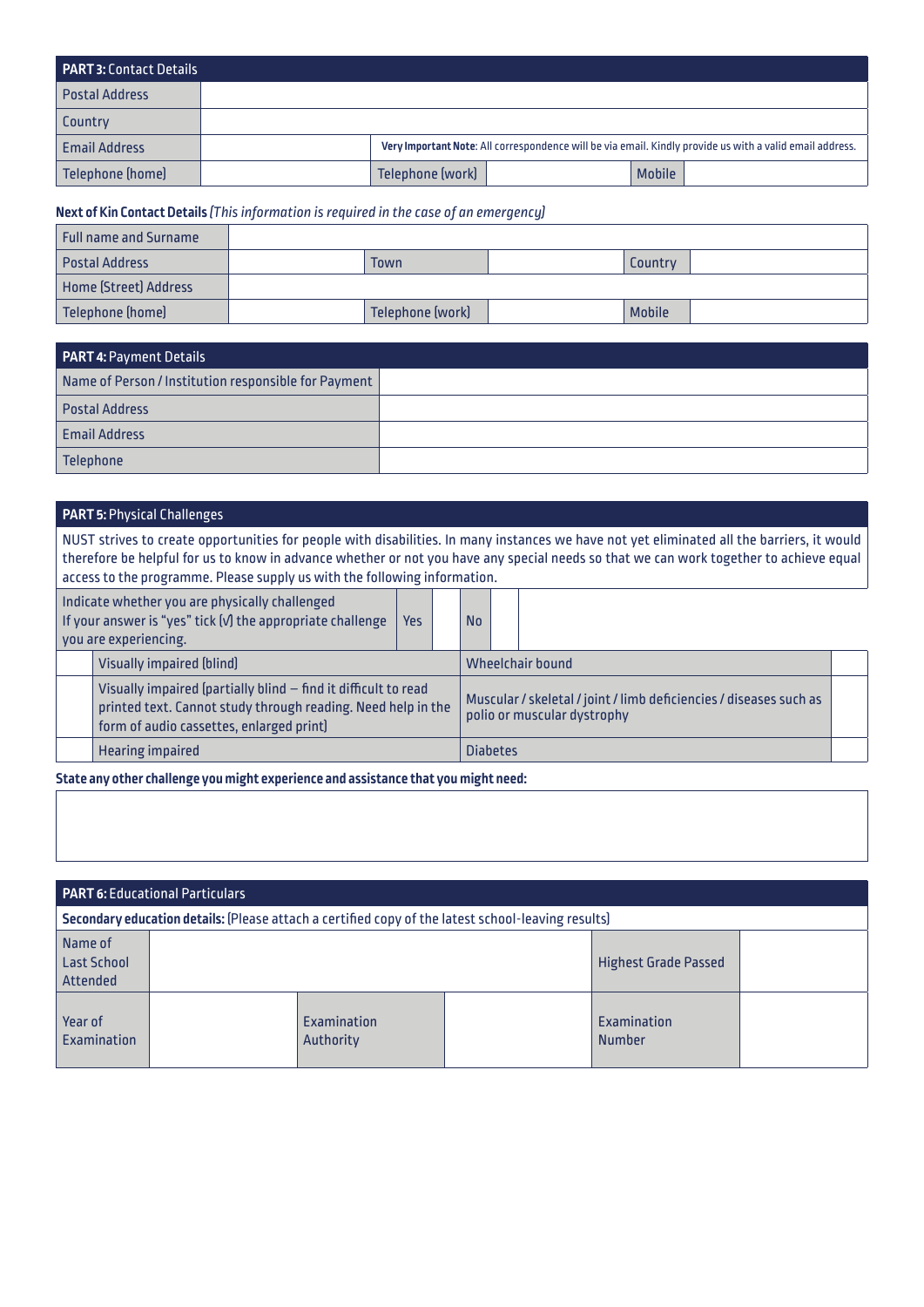# **Tertiary Education Details:**

Your application will be considered on the basis of your education. You should therefore give full and accurate details of your educational background in this section. You must include details of all study undertaken at degree level or above. Please enclose original transcripts / academic records and certified copies of qualification obtained.

| <b>Awarding Institution</b>                                                                                                                                                                                                  | <b>Award and Course Title</b> |  | <b>Main Subjects Studied</b> |                           |  | Results (including grade)                           |  |           |  |
|------------------------------------------------------------------------------------------------------------------------------------------------------------------------------------------------------------------------------|-------------------------------|--|------------------------------|---------------------------|--|-----------------------------------------------------|--|-----------|--|
|                                                                                                                                                                                                                              |                               |  |                              |                           |  |                                                     |  |           |  |
| Date of award or expected<br>award                                                                                                                                                                                           | Month                         |  | Year                         | <b>Mode of Attendance</b> |  |                                                     |  |           |  |
| Have you ever done Research Methodology /<br><b>Supervised Research before?</b>                                                                                                                                              |                               |  |                              | <b>Yes</b>                |  | <b>No</b>                                           |  |           |  |
| Do you have access to the following: (State "Yes" or<br>" $No$ "                                                                                                                                                             |                               |  |                              | Computer                  |  | Internet                                            |  | Cellphone |  |
| How would you rate your competence in the areas of Mathematics and Computer Skills using the following rating scale?<br>1. No experience, 2. Some previous experience (need refreshment), 3. Proficient (need no refreshing) |                               |  |                              |                           |  |                                                     |  |           |  |
| Algebra                                                                                                                                                                                                                      |                               |  | <b>Statistics</b>            |                           |  | PC Skills (e.g. word<br>processing,<br>spreadsheets |  |           |  |

| <b>PART 7: Professional Membership</b>                      |                                  |                            |                |  |  |  |  |
|-------------------------------------------------------------|----------------------------------|----------------------------|----------------|--|--|--|--|
| Name and Address of                                         |                                  | <b>Dates of Membership</b> |                |  |  |  |  |
| <b>Professional Organisation</b>                            | <b>Type of Membership</b>        | From                       | T <sub>0</sub> |  |  |  |  |
|                                                             |                                  |                            |                |  |  |  |  |
|                                                             |                                  |                            |                |  |  |  |  |
|                                                             |                                  |                            |                |  |  |  |  |
| Professional and Vocational Qualifications (non-university) |                                  |                            |                |  |  |  |  |
| Institution                                                 | Name of Award /<br>Qualification | <b>Dates of Attendance</b> |                |  |  |  |  |
|                                                             |                                  | From                       | T <sub>0</sub> |  |  |  |  |
|                                                             |                                  |                            |                |  |  |  |  |
|                                                             |                                  |                            |                |  |  |  |  |
|                                                             |                                  |                            |                |  |  |  |  |
|                                                             |                                  |                            |                |  |  |  |  |

# **PART 8:** Work Experience

Your application will be considered on the basis of your work and other relevant experience. You should therefore give full and accurate details of all your relevant previous work experience in this section. You may add an additional sheet if space provided is not sufficient.

| Name and Address of Current Organisation            | Job Title and Summary of Responsibilities /<br>Achievements |             | <b>From</b> |                | T <sub>0</sub> |  |
|-----------------------------------------------------|-------------------------------------------------------------|-------------|-------------|----------------|----------------|--|
|                                                     |                                                             | Month       | Year        | Month          | Year           |  |
|                                                     |                                                             | <b>From</b> |             |                |                |  |
| <b>Name and Address of Previous</b><br>Organisation | Job Title and Summary of Responsibilities /<br>Achievements |             |             | T <sub>0</sub> |                |  |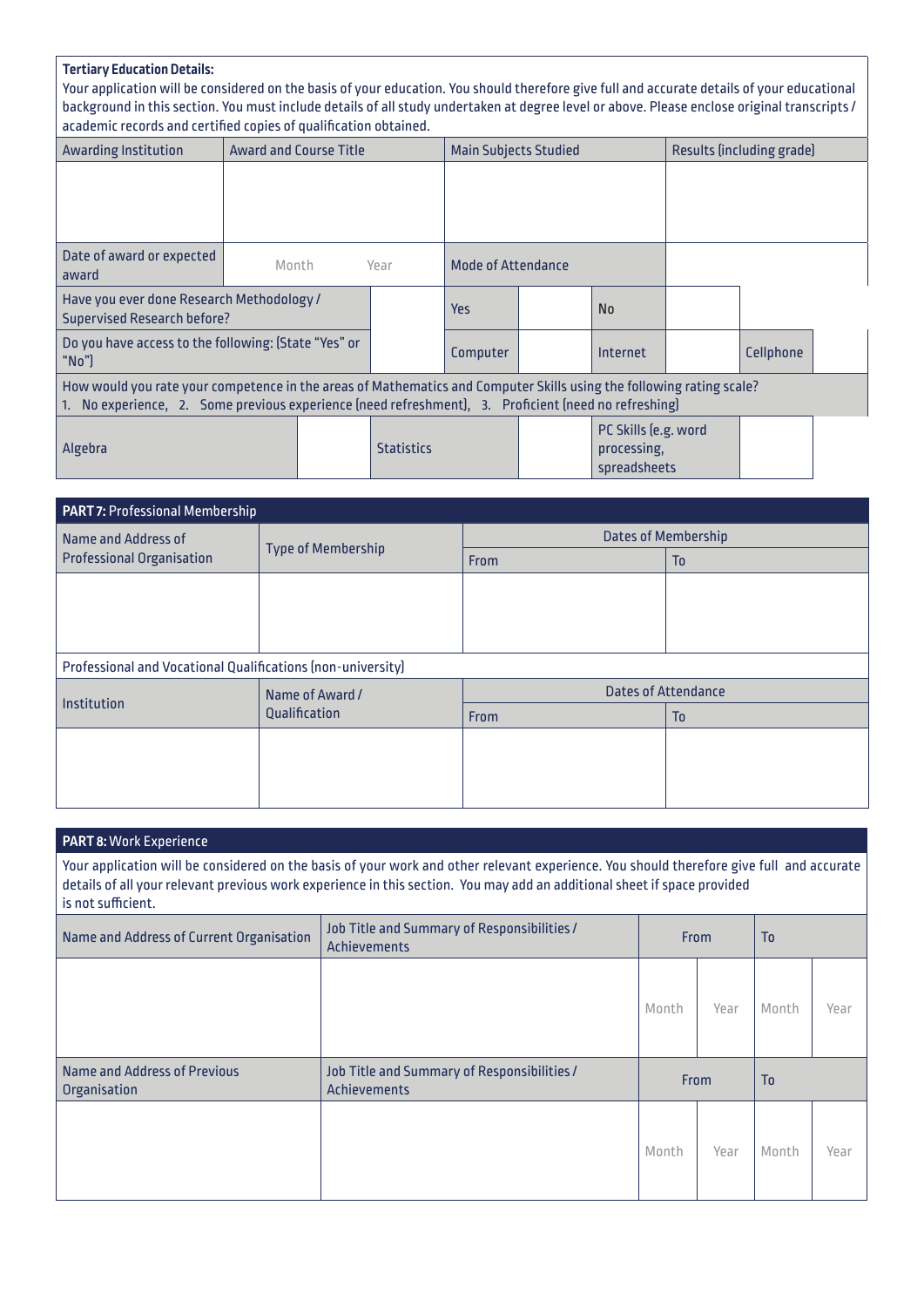# **PART 9: Declaration and Undertaking by Applicant**

I/we, the undersigned hereby declare:

To the best of my knowledge and belief the information furnished in this application is true and correct and that if it be found to be false and misleading in any respect, this application may be invalidated and the applicant's registration terminated;

That I/we will accept liability for any damage to NUST property caused by me and indemnify NUST against any loss or damage howsoever caused in respect of property left at NUST by the applicant. I/we also indemnify NUST against any claim whatsoever for damages howsoever caused or arising which the applicant may sustain whilst registered as a students at NUST, acknowledging the Applicant's participation in any sporting or other activity at NUST or conveyance of the applicant in any NUST vehicle, shall be at the Applicant's sole and absolute risk. This indemnity shall be binding on the Applicant's Executors and Heirs;

That I/we acknowledge that a Specified Minimum Deposit is required before or on the date of registration each semester. The balance on the account is then payable monthly as per dates specified in the Yearbook Fees section;

That a statement signed by the Bursar or his/her delegate shall represent the amount owing to NUST by me/us, and further that in the event of such amount being handed over for collection, I/we shall pay all legal charges incurred on the attorney and client scale;

That I/we shall pay all interest on all overdue fees, and disbursements at a rate of 15% per annum compounded monthly and calculated from the first day of each month following the date by which final payment of all fees and disbursements must have been made;

That I/we shall abide by all regulations of NUST – and further that the applicants shall, if accepted, be under the disciplinary control of NUST as from the date on which he/she takes up residence at NUST or the day on which he/she commences studies or attends an orientation week or registers as a student, whichever is earliest, until NUST accepts a notice of withdrawal from me/us or the applicant fails to renew his/her registration on the due date;

That I/we accept that NUST keeps documents, including this Declaration and Agreement, electronically and distributes them as such. NUST shall at all times be entitled to utilize such documentation in electronic format for whatever purpose required and I/We agree that the electronically generated documents shall replace the originals signed by me;

That although NUST does not take any responsibility for informing parents or guardian or major fee contributor of disciplinary action against a student (whether pending or finalized), academic performance or any other matters relating to the student, NUST may in its discretion report to the parents or guardian or major fee contributor such breaches of the rules by the applicant as NUST deems necessary and further to report on any matter concerning progress, conduct, well-being or health of the applicant, and further that NUST may take all such steps as it considers reasonable in the event of the applicant becoming ill or requiring medical attention without NUST undertaking any legal obligation to do so.

Signature of Applicant:

| ate.<br>л |  |  | ń | ٠ |  |  |  |  |
|-----------|--|--|---|---|--|--|--|--|
|-----------|--|--|---|---|--|--|--|--|

I agree and consent to the above declaration, undertakings, waiver and indemnity by the applicant. I consent to the applicant signing the registration forms if admitted. I hold myself jointly and severally liable with the applicant as co-debtor for all amounts due by the applicant to NUST until I notify NUST in writing to the contrary in which event such notification shall take effect only from the beginning of the following academic year. I irrevocably undertake that I shall not, in any capacity, hold NUST liable for any damage or loss which the applicant or any person may suffer under any of the circumstances set out in the applicants' declaration.

Signature of Legal Guardian: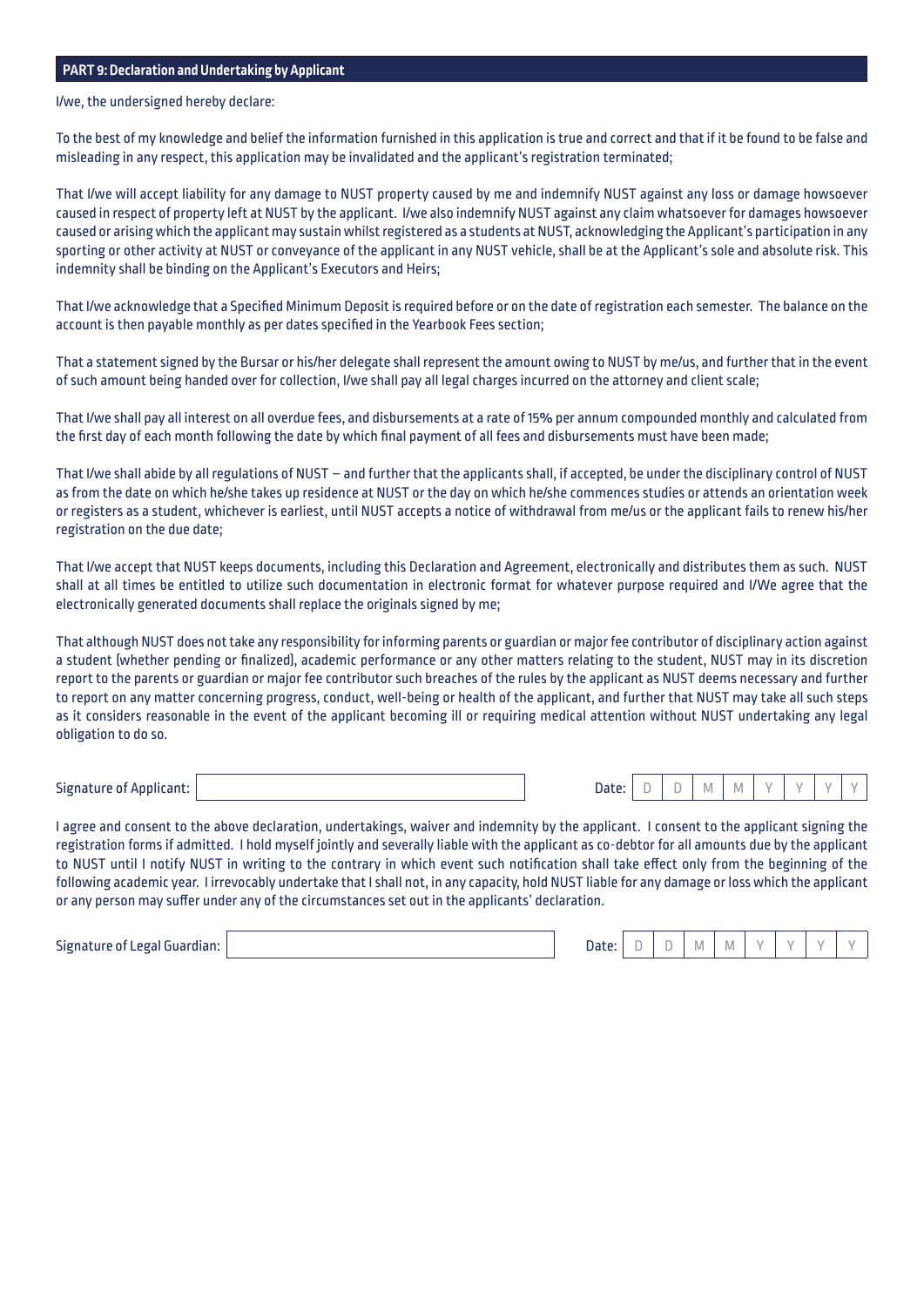#### **Instructions for the Completion of the Form**

- 1. The application is not binding on the applicant or NUST.
- 2. Applicants must support their application with a detailed Curriculum Vitae highlighting all academic and work-related achievements as well as contact details of **three** referees.
- 3. Applicants must enclose ORIGINAL transcripts / academic records and certified copies of qualification obtained.
- 4. Complete the form in BLOCK LETTERS in BLACK INK. All parts including the Essay writing below must be completed. Refer to the Yearbooks for 2022/2023 when completing this form. Where a choice is given, mark only the appropriate answer with a tick (√).
- 5. The closing date for applications is **30 September 2022**.
- 6. A non-refundable application fee of N\$390 must accompany this application. Please do not send cash when posting. Payments can be made by bank deposit. Enclose your original deposit slip with this application. Kindly keep a copy of the deposit slip for your own records. **Our banking details: First National Bank, Account Number 55500126319, Corporate Branch Windhoek, Branch Code 281872. Postal orders are NOT accepted as payment.**
- 7. Late applications will be accepted until 28 October 2022. A late fee of N\$690 is payable.
- 8. Candidates with **Non-Namibian Qualifications** must have their qualifications evaluated by the Namibia Qualifications Authority. A copy of the evaluation, together with the relevant documents, must be attached to the application form. Should these qualifications be in another language than English, translations must be done by a sworn translator in the country of origin or in Namibia. Original transcripts and certified copies of certificates / diplomas in the original language must also be attached.
- 9. NUST will not be held responsible for the loss of any original document(s). All certified documents will be used for filing purposes. (No copies will be returned to the applicant)
- 10. Forms must be submitted: BY MAIL: NUST, The Office of the Registrar, The Admissions Department, Private Bag 13388, Windhoek, Namibia, or PERSONAL: The Student Administration Service Desk, NUST Main Campus, 13 Jackson Kaujeua Street or all NUST Regional Centres. All information will be treated as confidential.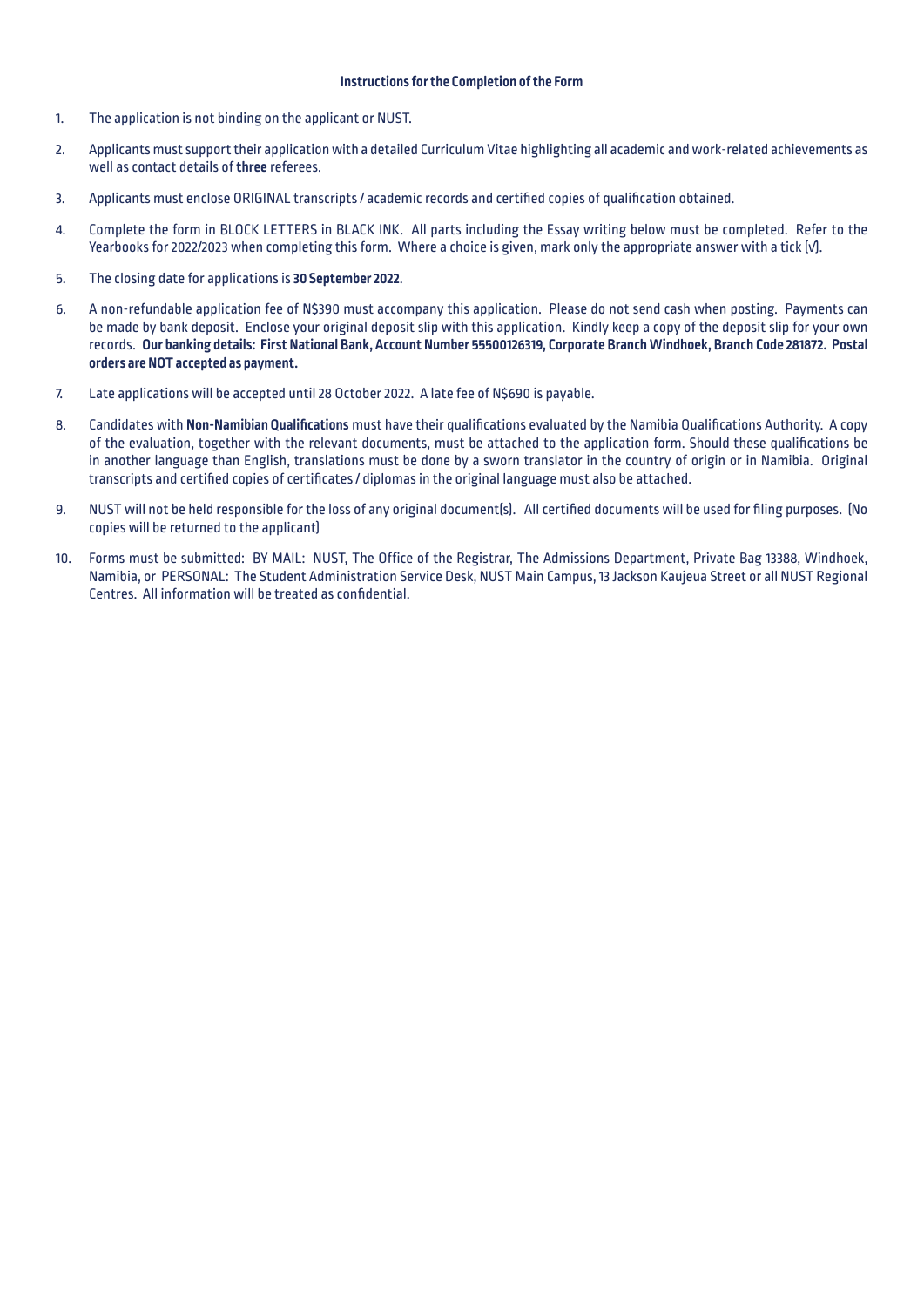#### **APPENDIX TO APPLICATION FOR MASTER AND DOCTORATE APPLICATIONS**

# **ALL FACULTIES**

1. Curriculum Vitae (including three referees)

2. A short essay / letter of motivation providing reasons for wishing to enroll in the Master / Doctorate programme.

#### **FACULTY OF COMMERCE, HUMAN SCIENCES AND EDUCATION: Harold Pupkewitz Graduate School of Business**

#### **For the Master of Business Administration (MBA) and Executive Master of Business Administration (EMBA) and Master of Leadership and Change Management (MLCM):**

Applicants will be required to write an admission test based on a simplified numerical and analytical skills test modelled in line with internationally recognised Graduate Management Admission Test (GMAT) or a computer based test with similar predictive attributes concerning the applicant's general aptitude and proficiency. Applicants will be required to demonstrate proficiency in English language at the appropriate level through written assessments under controlled conditions and may also be required to take part in an interview. Alternatively, where appropriate, applicants are eligible to submit recent GMAT results in lieu of the admission test mentioned above.

#### *Additionally;*

## **For the Master of Leadership and Change Management (MLCM)**

Between 400 – 600 words per question

- Write an essay illustrating three most important values you demonstrate as a leader and show how you have applied each of these leadership values in practice within your workplace.
- What is the most difficult situation you have encountered in your career and explain how you handled it? Explain how your career has benefited or suffered from that experience.
- Evaluate your career progress to date? Elaborate on your future career plans and your motivation for pursuing a graduate degree at Harold Pupkewitz Graduate School of Business.

OPTIONAL (no more than 350 words): If there is further information that you believe would help the admissions committee make a more informed decision, please elaborate.

#### **For the Master of Business Administration (MBA) and Executive Master of Business Administration (EMBA):**

Motivational letter providing reasons for enrolment into the programmes should be submitted.

# **FACULTY OF HEALTH, APPLIED SCIENCES AND NATURAL RESOURCES: Department: Agriculture and Natural Resource Sciences**

For the **research-based Master and PhD programmes** of the faculty, applicants are expected to get in touch with the respective programme coordinator and head of department informally to determine suitability of a topic and availability of supervisor/s, before submitting their formal application together with a consent letter from the supervisor/s and a concept paper in lieu of motivation letter. Contact information can be found in the NUST Yearbook, Part 7 on the website at www.nust.na.

For the **course-based Master programmes** that have electives, the applicants are required in their motivation letter to identify which of the elective courses (from most interested to least interested) they would choose to follow.

#### **FACULTY OF HEALTH AND APPLIED SCIENCES: Department: Health Sciences**

The **Master of Health Sciences** at the Namibia University of Science and Technology (NUST) is a highly selective postgraduate degree programme by full thesis at NQF level 9 with limited intake. It aims at developing skilled individuals with the ability to conceptualise, develop and conduct applied research in the field of Health Sciences. As part of the screening process, you are required to submit a motivation essay of not more than 400 words stipulating the reason/s why you want to embark on the Master of Health Sciences Programme (MS word, Calibri 12, single spacing, justified). Please include your full name, cell number and email address.

Lastly, you are required to provide us with a one paged document indicating your proposed research topic, the problem statement, aim/s and objective/s, the significance of your study and source of funding (if any).

#### **FACULTY OF ENGINEERING AND SPATIAL SCIENCES: Departments: Civil and Environmental Engineering and Mining, Mechanical and Process Engineering**

**Masters:** The following master programmes are currently offered in the Faculty: Civil Engineering, Environmental Engineering, Industrial Engineering, Sustainable Energy Systems and Integrated Water Resources Management. Entry is open to candidates with a NQF level 8 Engineering degree or equivalent in related fields. As part of the screening process, you are required to submit a motivation essay of not more than 400 words stipulating the reason/s why you want to embark on the Master of Health Sciences Programme (MS word, Calibri 12, single spacing, justified). Please include your full name, cell number and email address.

Lastly, you are required to provide us with a one paged document indicating your proposed research topic, the problem statement, aim/s and objective/s, the significance of your study and source of funding (if any).

However, based on enrollment numbers (as specified by the Faculty/Department), a Master's degree programme might not be rolled out in a particular year even though the application is successful for a particular candidate. Applicants with letter of acceptance of not older than 3 years from the date of receipt of such letter do not have to go through the application process and will be given priority.

**Doctor of Philosophy in Engineering:** The Doctoral degree programme of the Faculty is highly rated and is offered at NQF level 10. Entry to this programme is open to candidates with a master degree at NQF level 9 or equivalent. The doctoral programme is fully by research and thesis only. Research topics must be related to any of the key Engineering disciplines and should also be linked to the applicant's sub-discipline/ specialization at NQF level 9 or its equivalent.